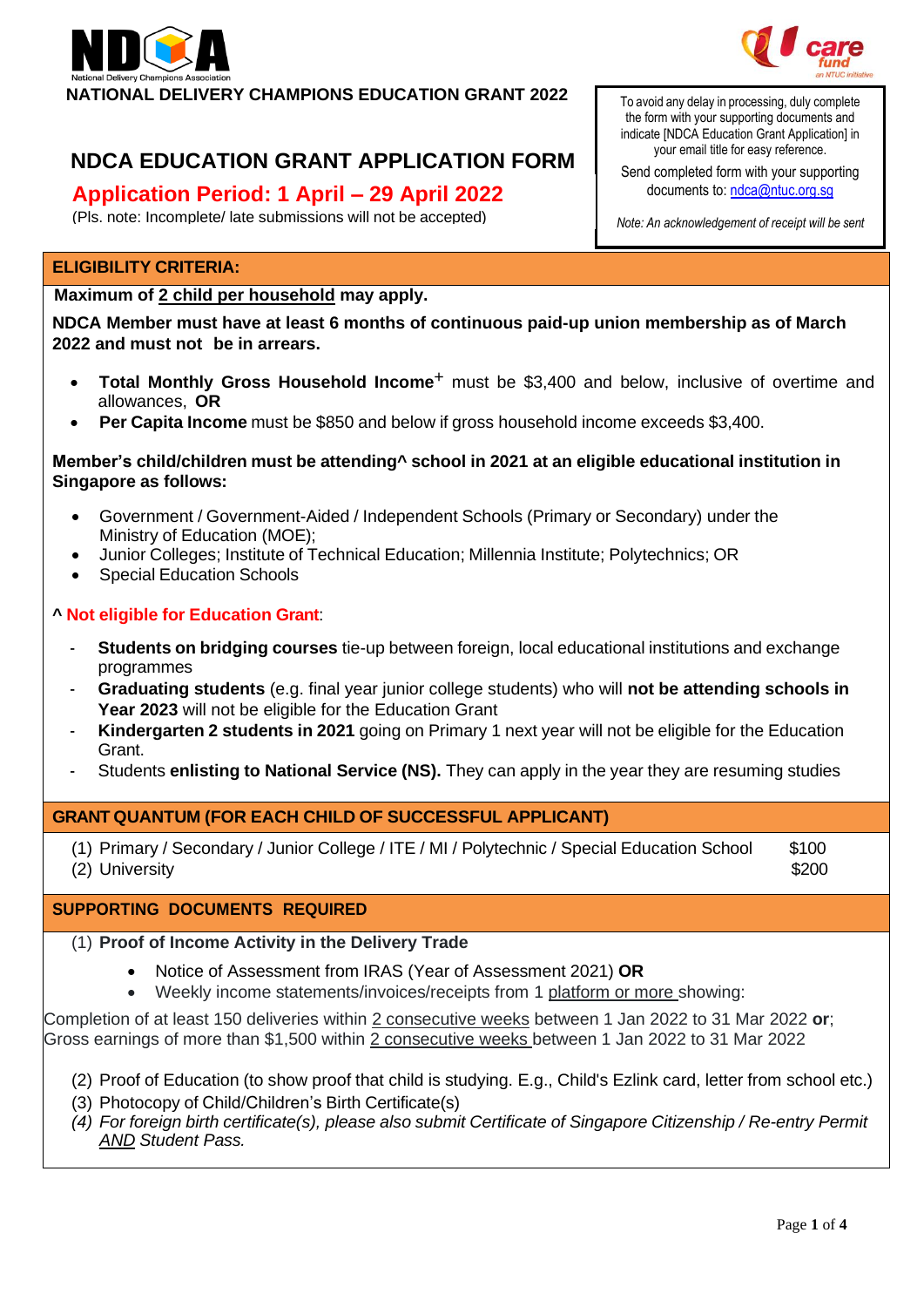



# **I. Member's Particulars**

| Name                      |                      | NRIC No / Fin No                                                         | Mobile No.                                |
|---------------------------|----------------------|--------------------------------------------------------------------------|-------------------------------------------|
| Name of Company/ Employer |                      | No of Persons living in the same<br>household (including member) - (1)   | Member's Monthly<br>Gross Salary*         |
| Occupation                | Year Joined<br>Union | <b>Total Monthly Gross Household</b><br>Income* (including member) - (2) | Per Capita Income<br>[Formula: (2) ÷ (1)] |

*\*Gross Salary/Income is defined as all income derived from employment/business. Inclusive of overtime and shift allowances.*

#### **II. Particulars of Member's Children\* Applying**

| Full Name (as stated in birth<br>certificate / NRIC) | <b>Birth</b><br>Certificate/<br><b>NRIC No.</b> | Gender | School | <b>Education Level</b> |
|------------------------------------------------------|-------------------------------------------------|--------|--------|------------------------|
|                                                      |                                                 |        |        |                        |
|                                                      |                                                 |        |        |                        |

*\*Maximum of 2 child per household may apply* 

*\*\*For University applicants, only students who are studying in Singapore Autonomous Universities: NTU, NUS, SMU, SUTD, SIT & SUSS are eligible.*

### **III. Particulars of Other Family Members Living in the Same Household**

| <b>Name</b> | Relationship<br>to Member | <b>Occupation</b> | <b>Gross Monthly</b><br>Income (S\$)<br>(if employed) | <b>Remarks</b> |
|-------------|---------------------------|-------------------|-------------------------------------------------------|----------------|
|             |                           |                   |                                                       |                |
|             |                           |                   |                                                       |                |
|             |                           |                   |                                                       |                |
|             |                           |                   |                                                       |                |
|             |                           |                   |                                                       |                |
|             |                           |                   |                                                       |                |
|             |                           |                   |                                                       |                |
|             |                           |                   |                                                       |                |
|             |                           |                   |                                                       |                |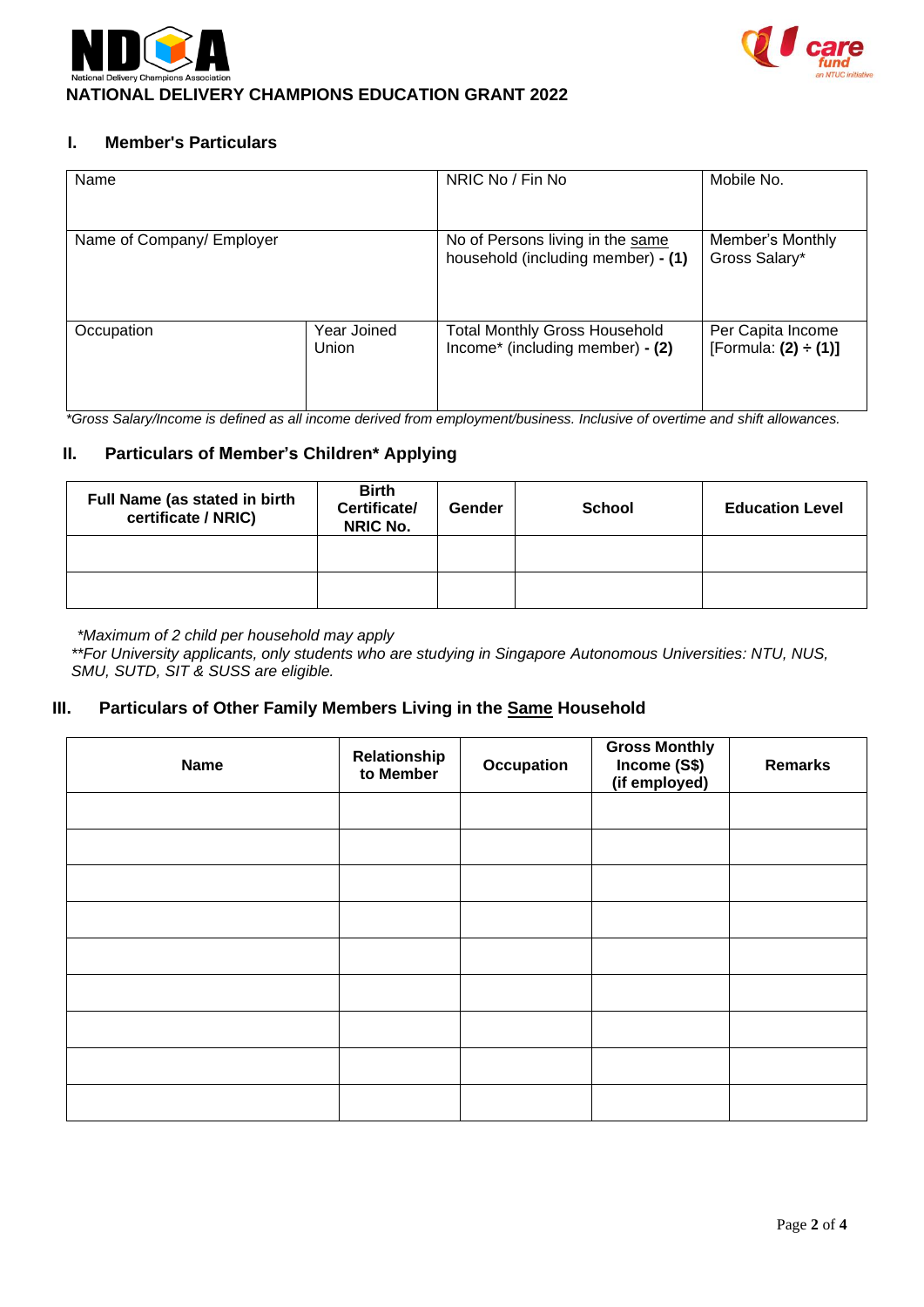



# **NATIONAL DELIVERY CHAMPIONS EDUCATION GRANT 2022**

#### **IV. Others**

Other Supporting Reasons for Application (Please tick  $\sqrt{ }$  in the appropriate box below)

- □ I am a single parent.
- □ Other reasons (Medical grounds etc.), please specify:

(Please submit photocopy of relevant supporting documents, if any)

*+Enter the word 'Nil' or 'N.A' where applicable. Do not leave any space blank.*

#### **V. Declaration**

#### **A. GENERAL INFORMATION FOR [insert union name] ACTIVITES**

1. The Education Grant Committee may have to make adjustments to the activity such as postponement of event or change of venue due to unforeseen circumstances.

 $\_$  ,  $\_$  ,  $\_$  ,  $\_$  ,  $\_$  ,  $\_$  ,  $\_$  ,  $\_$  ,  $\_$  ,  $\_$  ,  $\_$  ,  $\_$  ,  $\_$  ,  $\_$  ,  $\_$  ,  $\_$  ,  $\_$  ,  $\_$  ,  $\_$  ,  $\_$  ,  $\_$  ,  $\_$  ,  $\_$  ,  $\_$  ,  $\_$  ,  $\_$  ,  $\_$  ,  $\_$  ,  $\_$  ,  $\_$  ,  $\_$  ,  $\_$  ,  $\_$  ,  $\_$  ,  $\_$  ,  $\_$  ,  $\_$  ,

 $\_$  ,  $\_$  ,  $\_$  ,  $\_$  ,  $\_$  ,  $\_$  ,  $\_$  ,  $\_$  ,  $\_$  ,  $\_$  ,  $\_$  ,  $\_$  ,  $\_$  ,  $\_$  ,  $\_$  ,  $\_$  ,  $\_$  ,  $\_$  ,  $\_$  ,  $\_$  ,  $\_$  ,  $\_$  ,  $\_$  ,  $\_$  ,  $\_$  ,  $\_$  ,  $\_$  ,  $\_$  ,  $\_$  ,  $\_$  ,  $\_$  ,  $\_$  ,  $\_$  ,  $\_$  ,  $\_$  ,  $\_$  ,  $\_$  ,

 $\_$  ,  $\_$  ,  $\_$  ,  $\_$  ,  $\_$  ,  $\_$  ,  $\_$  ,  $\_$  ,  $\_$  ,  $\_$  ,  $\_$  ,  $\_$  ,  $\_$  ,  $\_$  ,  $\_$  ,  $\_$  ,  $\_$  ,  $\_$  ,  $\_$  ,  $\_$  ,  $\_$  ,  $\_$  ,  $\_$  ,  $\_$  ,  $\_$  ,  $\_$  ,  $\_$  ,  $\_$  ,  $\_$  ,  $\_$  ,  $\_$  ,  $\_$  ,  $\_$  ,  $\_$  ,  $\_$  ,  $\_$  ,  $\_$  ,

2. Please update the event organiser of any changes in address or contact number so as to facilitate communication.

#### **B. COLLECTION, USE AND DISCLOSURE OF PERSONAL DATA**

1. I, the Member, declare that the particulars stated in this application are true and correct, and that I have not wilfully withheld any material fact.

2. I have noted that I am required to furnish the supporting documents stated in this application for verification and audit purposes.

3. I consent to the collection, use, disclosure and retention of my personal data by [insert union name] for the purposes of:

- (a) processing, administering and managing my application for the Education Grant; and
- (b) carrying out verification of my membership status and/or information that I have provided in this application form.

4. I further declare that I have obtained the consent of my family members for the collection, use, disclosure and retention of their personal data, as provided in this application form, for the purposes of processing my application for the Education Grant.

5. I acknowledge that the collection, use, disclosure and retention of my NRIC/FIN number and/or my family members' NRIC/FIN/BC numbers, as required in this application form, is necessary to accurately establish our identities to a high degree of fidelity in relation to my application for the Education Grant.

6. I will inform [insert union name] immediately of any changes to my contact details and/or personal data in order that [insert union name] is able to contact me for all matters relating to the Education Grant.

7. I consent to the disclosure of my personal data and my family members' personal data by [insert union name] to: (a) NTUC for the purposes of processing, administering and managing my application for the Education Grant;

(b) authorised third parties for the latter to collect, use and retain my personal data and my family members'

personal data for the purposes of processing and managing our registration and participation in the event; and (c) authorised third parties for audit purposes.

8. I consent to be contacted by [insert union name] and/or authorised third parties via email, text messages, calls and/or post for matters relating to my application for the Education Grant and other membership matters, as well as to obtain my opinion/feedback on such matters.

9. I understand that photography and/or videography will be taken during the event for news and publicity purposes and may be used for print and on online/electronic platforms.

10. I acknowledge that [insert union name] owns all rights to the photographs and video recordings.

11. If I do not wish to have any photographs or video recordings taken of me and/or my family members, I will inform the organiser at the event site.

12. I understand that the decision made by [insert union name] on the outcome of this application shall be final.